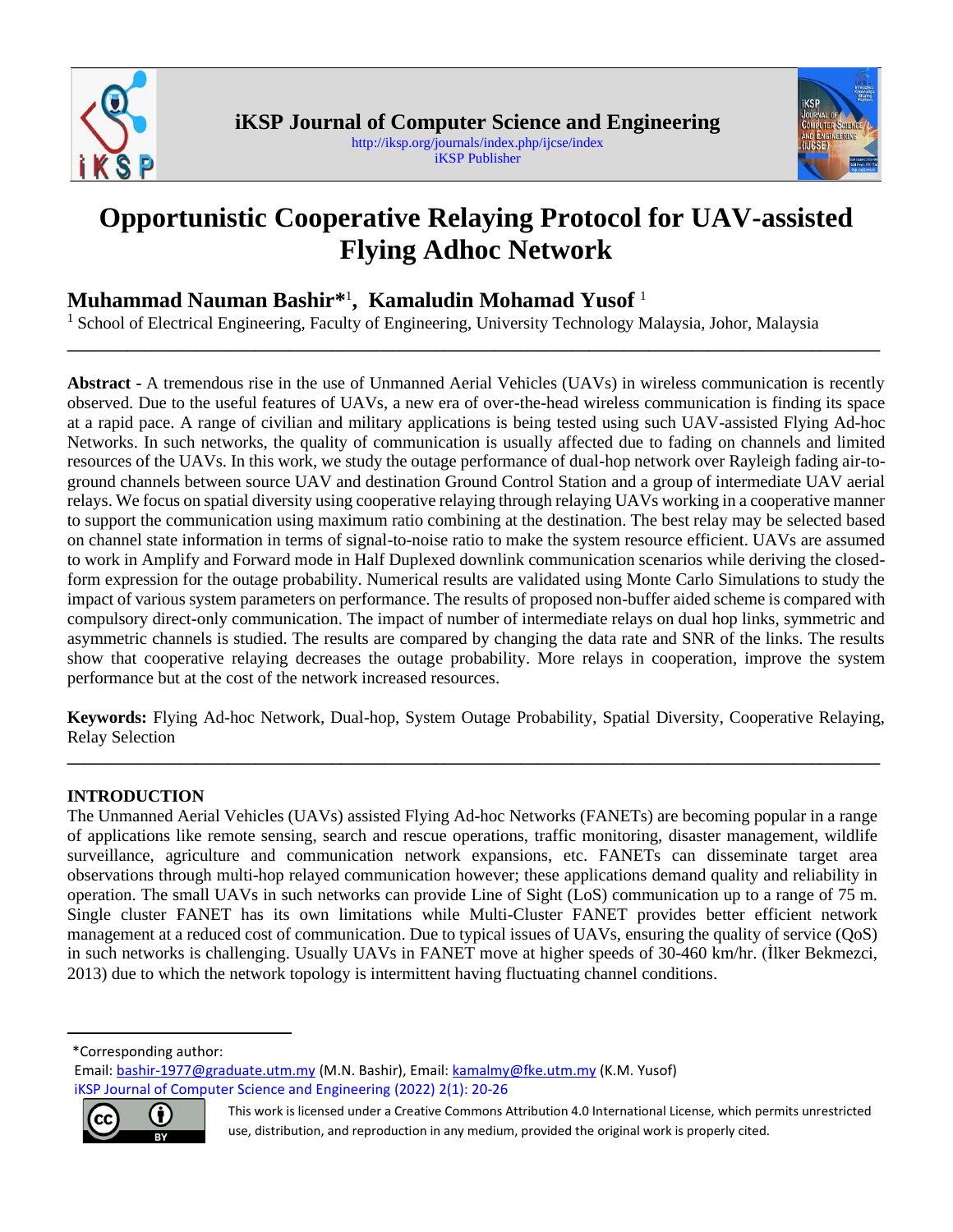Due to mobility of the UAVs, topology of FANET is dynamic and it is a challenging task to design an efficient data routing protocol for such networks. The selection of channel fading model depends on environment of deployment. The large-scale channel models capture the channel behaviour in terms of effects like path loss and environment of propagation over larger distances, while small-scale models capture the fast-fading effects due to multipath propagation and variations in received signal due to noise and short distances (Waqas et al., 2017). The small-scale channel models are based on stochastic processes and can be mathematically explained by probability density functions (PDFs) and cumulative distribution functions (CDFs).To improve the performance of such system sound mathematical modelling of the system links and efficient data routing schemes are required.

Various studies on improving the system performance of UAV-assisted FANETs have been reported. The authors (Yanmaz, 2021) studied about a team of UAVs for search and rescue missions and worked on decreasing the number of drones by using static relay positioning techniques. The authors (Bodanese, Araújo, Steup, Raffo, & Becker, 2014) presented a communication scenario using IEEE 802.15.4 UAV transceiver enhancing the protocol by introducing an adaptation layer between network and data link layer. The work (Cetin & Zagli, 2011) used IEEE 802.11 MAC for a FANET performing tasks of data collection and delivery among UAVs. The study (Jawhar, Mohamed, Al-Jaroodi, & Zhang, 2013) presented a communication scheme based on UAV as a node between ground nodes and a sink limiting the range of communication of the ground nodes using IEEE 802.11 MAC.

Authors (Zhan, Yu, & Swindlehurst, 2011) studied a system using UAVs as relays between Ground Control Station (GCS) and mobile units (MUs) and using controlled heading angles to study the system performance. The FANET system outage probability was investigated by (Kim & Lee, 2018) for A2G communication considering the co-channel interferences for both line of sight (LoS) and non-LoS (NLoS) links. The outage probability of the FANET of UAVs with energy harvesting capability was studied by (Yang, Chen, Hasna, & Yang, 2018) by modelling the shadowed rice distribution. Using Rician Shadowed Environment, the outage probability for hybrid duplexed UAVs system is studied by (Ernest, Madhukumar, Sirigina, & Krishna, 2019). The work (Goddemeier & Wietfeld, 2015) evaluated IEEE 802.11 links at 2.4GHz using the Rician faded channels to account for flight altitude multipath effects while the work (Wu, Kumar, & Davari, 2005) analysed BER of 802.11a OFDM signals at 5GHz. The symbol error rate and channel capacity as performance parameters were studied (Chen, Hu, Zhu, Zhong, & Chen, 2018) considering both multipath and the shadowing effects (Malik, 2021).

The performance parameters like throughput, delay, symbol error rate and outage probability needs investigation in such networks considering both direct and indirect communication links. In this work, we consider a dual-hop cooperative relay network of UAVs in Amplify and Forward (AF) mode (Jiang & Schotten, 2021) and study their outage performance over Rayleigh fading channels considering the UAVs exchange their data with each other. Next section II, provides the system model in our considered scenario as a general model. The instantaneous end-to-end Signal to Noise Ratio (SNR) expressions for AF relaying are obtained and closed-form expressions for the system outage probability are derived. An upper bound on the end-to-end SNR is used as a high SNR regime. Section III provides performance analysis by formulating the problem. The results of Monte Carlo Simulations for the system outage probability to study the impact of various system parameters on performance are discussed in Section IV while Section V concludes the discussion.

## **SYSTEM MODEL**

Assume a scenario where low altitude single antenna type UAVs are communicating in an urban environment to observe the target area. The shadowing is causing fading between nodes due to the high-rise obstacles of the urban environment assuming the shadowing or large-scale fading is present along with double scattered propagation. Assume that direct and indirect paths are available among source UAV and destination GCS in presence of possible K, UAV relays in this UAV-assisted FANET as depicted in figure 1.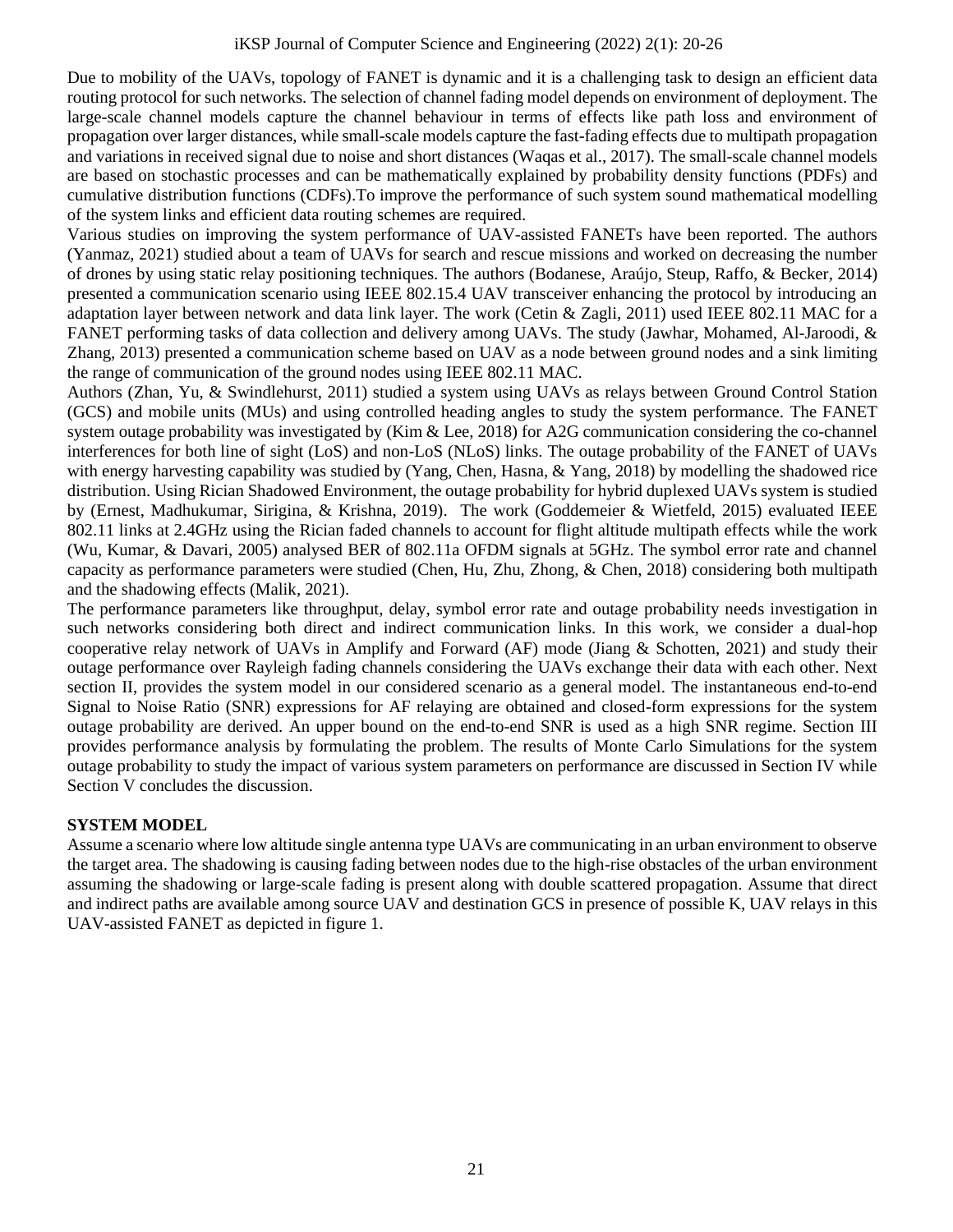

Figure 1: Dual Hop Relay Network of UAVs

The cooperative UAV relay nodes between source and destination provide a means of spatial diversity and pass on the signals over Rayleigh fading channels on dual-hop links assuming UAVs fly at lower altitudes in urban environment. The UAVs are assumed to work in HD fashion and AF mode. The source transmits data that is received by destination and the available relays while relays amplify it and send it to the destination. The source UAV and destination GCS are assumed to calculate transfer probabilities among the available nodes on regular intervals. They use physically distributed opportunistic approach considering their inter-node distance, load, information rate and channel conditions in a non-buffer aiding fashion. The Channel State Information (CSI) is subject to channel variations, however to simplify the analysis, we assume that the CSI remains stationary during a specific time step.

#### **PROBLEM FORMULATION AND PERFORMANCE ANALYSIS**

We assume that UAV relays, available between source UAV and destination GCS for the UAVs-assisted FANET communication system, are working in two phases. During first time-slot, source sends a symbol to destination and relays. The destination GCS receives the signal in first time-slot, analyses the signal on direct link from source to destination and if link's SNR is above the threshold value  $(\gamma_{th} = 2^{r_o} - 1$  where  $r_o$  is the data rate on links), it continues with direct transmissions. Once the  $\gamma_{SD}$  falls below  $\gamma_{th}$ , the destination node takes help of the available relays to take part in communication and performs cooperative relaying while destination GCS performs MRC to sum up all signals as per Incremental Relaying (IR) approach. The direct signal received by relay nodes and destination node can be expressed mathematically as

$$
y_{N_{SRk}} = E_s x_s h_{SRk} + n_{SRk} \tag{1}
$$

$$
y_{N_{SD}} = E_s x_s h_{SD} + n_{SD} \tag{2}
$$

Here  $x_s$  represents the symbol transmitted on first-hop by source and  $E_s$  is the average energy of the transmitted signal. Here  $h_{SD}$  and  $h_{SRR}$  are the direct channel gains from source to destination and relays which are affected by AWGN as  $n_{SD} \sim CN(0, N_o)$  with zero mean and  $N_o$  variance on source to destination link and  $n_{SRk} \sim CN(0, N_o)$  with zero mean and  $N<sub>o</sub>$  variance on source to relay links respectively. In the second time-slot, the relays amplify and forward the data to the destination as

$$
y_{N_{RkD}} = G_{SRk} h_{RkD} y_{N_{SRk}} + n_{RkD} = G_{SRk} h_{RkD} (E_s x_s h_{SRk} + n_{SRk}) + n_{RkD}
$$
\n
$$
\tag{3}
$$

Here the term  $G_{SRk}$  is the gain capability of a k<sup>th</sup> relay working in AF mode and is defined as  $G_{SRk} = \frac{E_S}{E \cdot R_{SNk}}$  $\frac{E_S}{|h_{SRk}|^2 + N_o}$ . In

this expression,  $E_s$  is the average energy per symbol,  $h_{RkD}$  are the direct channel gains from relays to destination, which are affected by AWGN as  $n_{RkD} \sim CN(0, N_o)$  with zero mean and  $N_o$  variance. After performing maximum ratio combining (MRC) at the destination node, the signal can be expressed as

$$
y_D = y_{N_{SD}} + y_{N_{RkD}} \tag{4}
$$

Assuming that all available relays do contribute in cooperative relaying, the instantaneous SNR can be expressed as

$$
\gamma_D = \gamma_{SD} + \gamma_{SRKD} = \gamma_{SD} + \sum_{i=1}^{K} \frac{\gamma_{SRk} \cdot \gamma_{RkD}}{1 + \gamma_{SRk} + \gamma_{RkD}}
$$
\n
$$
\tag{5}
$$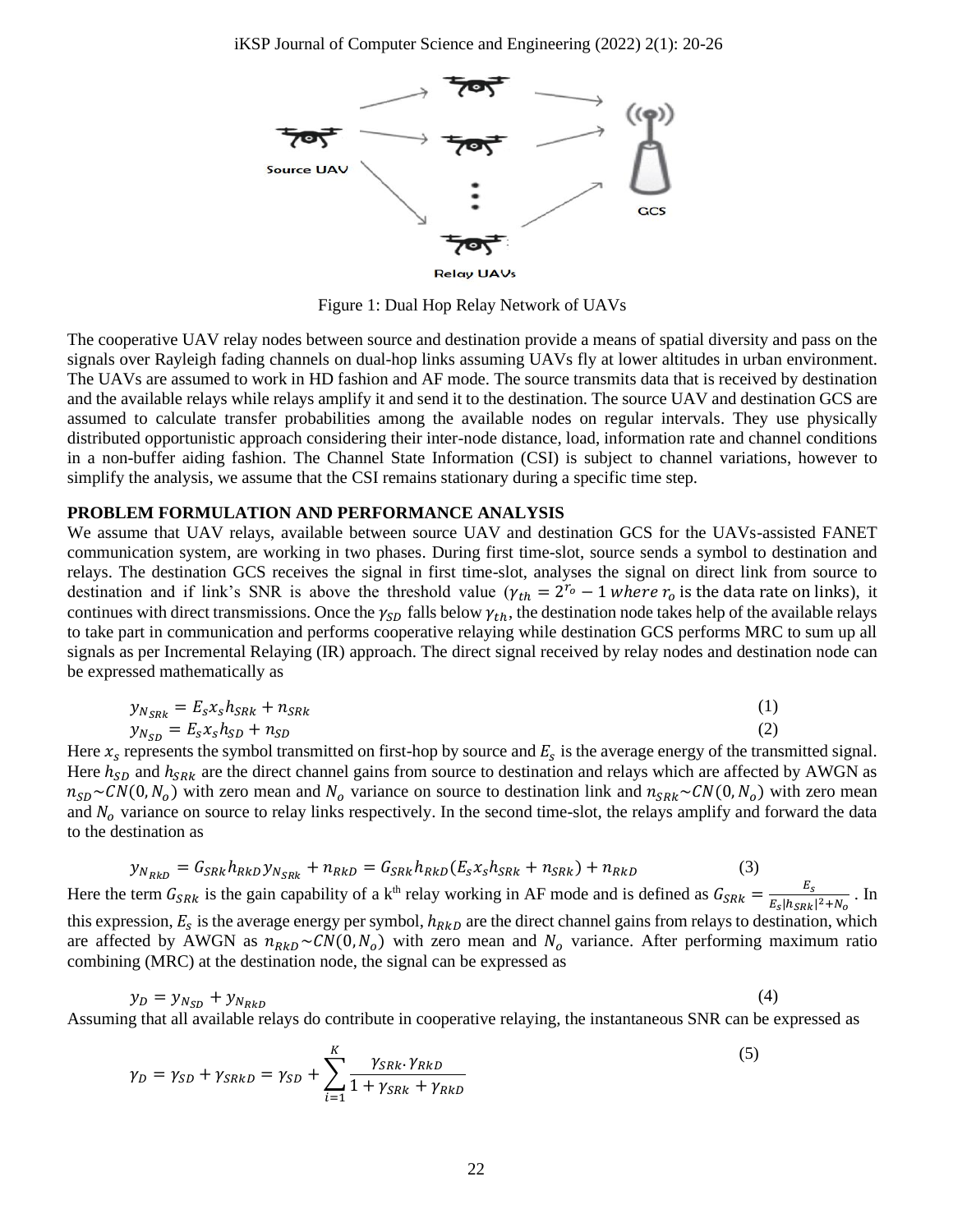In this expression, the indicated instantaneous SNRs of various links may be defined as  $\gamma_{SD} = \frac{E_S |h_{SD}|^2}{N}$  $\frac{n_{SD1}}{N_o}$ ,  $\gamma_{SRk} =$  $E_{S} |h_{S R k}|^{2}$  $\frac{|h_{SRk}|^2}{N_o}$ , and  $\gamma_{RkD} = \frac{E_s |h_{RkD}|^2}{N_o}$  $\frac{MRED}{N_0}$ . As per our considered application scenario, Rayleigh fading is selected on the links for whom, the PDF and CDF of the SNR are defined as  $f_{\gamma \nu}(\gamma) = \frac{1}{\gamma \gamma}$  $rac{1}{\overline{\gamma v}} e^{\frac{-\gamma}{\overline{\gamma v}}}$  $\frac{-\gamma}{\overline{\gamma v}}$  and  $F_{\gamma v}(\gamma) = 1 - e^{\frac{-\gamma}{\overline{\gamma v}}}$  $\overline{\overline{Y}}\overline{Y}$ . Now assuming upper bound on the total end-to-end SNR to simplify the analysis as

$$
\gamma_k \ge \frac{\gamma_{SRk} \cdot \gamma_{RkD}}{1 + \gamma_{SRk} + \gamma_{RkD}}
$$
\nwhere  $\gamma_k$  is the end to end SNP after MPC can be expressed as

Now the end-to-end SNR after MRC can be expressed as

$$
\gamma_D = \gamma_{SD} + \gamma_k \tag{7}
$$

In our considered scenario, a best link with a best available relay may be selected to optimize the network resources. This selection can be based on CSI in terms of SNR. Let  $R_k$  is a set of available relays and  $\gamma_k$  is the associated SNR of the  $k<sup>th</sup>$  relay, then SNR of the best selected relay in this set will be

$$
\gamma_{sRk} = \max_{k \in R_k} {\gamma_k}
$$
 (8)

The PDF and CDF of the link SNR in this case can be expressed as  $f_{\gamma sr}(\gamma) = K f_k(\gamma) [F_{\gamma k}(\gamma)]^{K-1}$  and  $F_{\gamma sk}(\gamma) =$  $\left[F_{\gamma k}(\gamma)\right]^K$  respectively. Now if  $\gamma_D < \gamma_{th}$ , this situation leads to an event that the communication is not happening. This situation is termed as outage and the probability of outage may be defined in terms of channel capacity. Let c is the channel capacity and if data rate  $(R)$  is more than the capacity, situation is termed as outage, as

$$
P_{out} = P_r(c < R) \tag{9}
$$

That means the total SNR has fallen below  $\gamma_{th}$ . For single relay, outage probability can be expressed as

$$
P_{out} = \int_{0}^{\gamma_{th}} f_{\gamma}(\gamma) d\gamma = \int_{0}^{\gamma_{th}} \frac{1}{\bar{\gamma}} e^{-\frac{\gamma}{\bar{\gamma}}} d\gamma
$$
 (10)

<sup>0</sup><br>and for the case that if K relays are available and all relays do contribute in the cooperative relaying, the outage probability can be expressed as

$$
P_{out} = \int_{0}^{\gamma_{th}} K f_k(\gamma) \left[ F_{\gamma k}(\gamma) \right]^{K-1} d\gamma
$$
  
= 1 + \sum\_{n=1}^{K} {K \choose n} \frac{n(-1)^{n-1}}{\overline{\gamma}\_{c} - n\gamma\_{SD}} \left[ \overline{\gamma}\_{SD} e^{-\frac{\gamma\_{th}}{\overline{\gamma}\_{SD}}} - \frac{\gamma\_c}{n} e^{-\frac{n\gamma\_{th}}{\overline{\gamma}\_{C}}} \right]

Let  $\rho_i = \bar{\gamma}_{SRk} = \bar{\gamma}_{RkD}$  is the average channel's SNR on either hop of the relay link, then c is inverse of  $\rho_i$  by taking m=1 in expression of Nakagami-m fading for Rayleigh fading case. All available relays can support the communication, however this model is using more resources that makes it resource inefficient. The destination node can select one best relay looking at the channel conditions to make the system more resource efficient as

$$
S_{Rk} = arg_{k \in R_k}^{max} \{ \gamma_k \} \tag{12}
$$

This selection of a best relay is the case to better utilize the resources as only one relay with best conditions is to be used to relay the signal from source UAV to destination GCS.

#### **RESULTS DISCUSSION**

The system performance is studied in terms of outage probability in various settings of the considered system model. Monte Carlo Simulations are used to study the impact of various system parameters and to validate the analytical results of the previous section. Figure 2 demonstrates the impact of Cooperative Relaying (CR) on system performance. The performance of CR using intermediate relays shown by dash graphs is much better compared to direct transmission only between source UAV and the destination GCS ignoring relays shown by solid graph. The relays if considered reduce the outage probability considerably. For this study, the relays count is considered 1 and 2 with the option of relays to cooperate with. For analysis purposes, the data rate is fixed at  $r = 2$  b/s/h. Figure 3 shows a study of the system outage probability for the two data rates as  $r = 1$  corresponding to SNR threshold of 3 and  $r = 3$  corresponding to SNR threshold of 61. Solid graphs show lower data rates and dashed graphs show high data rates with various numbers of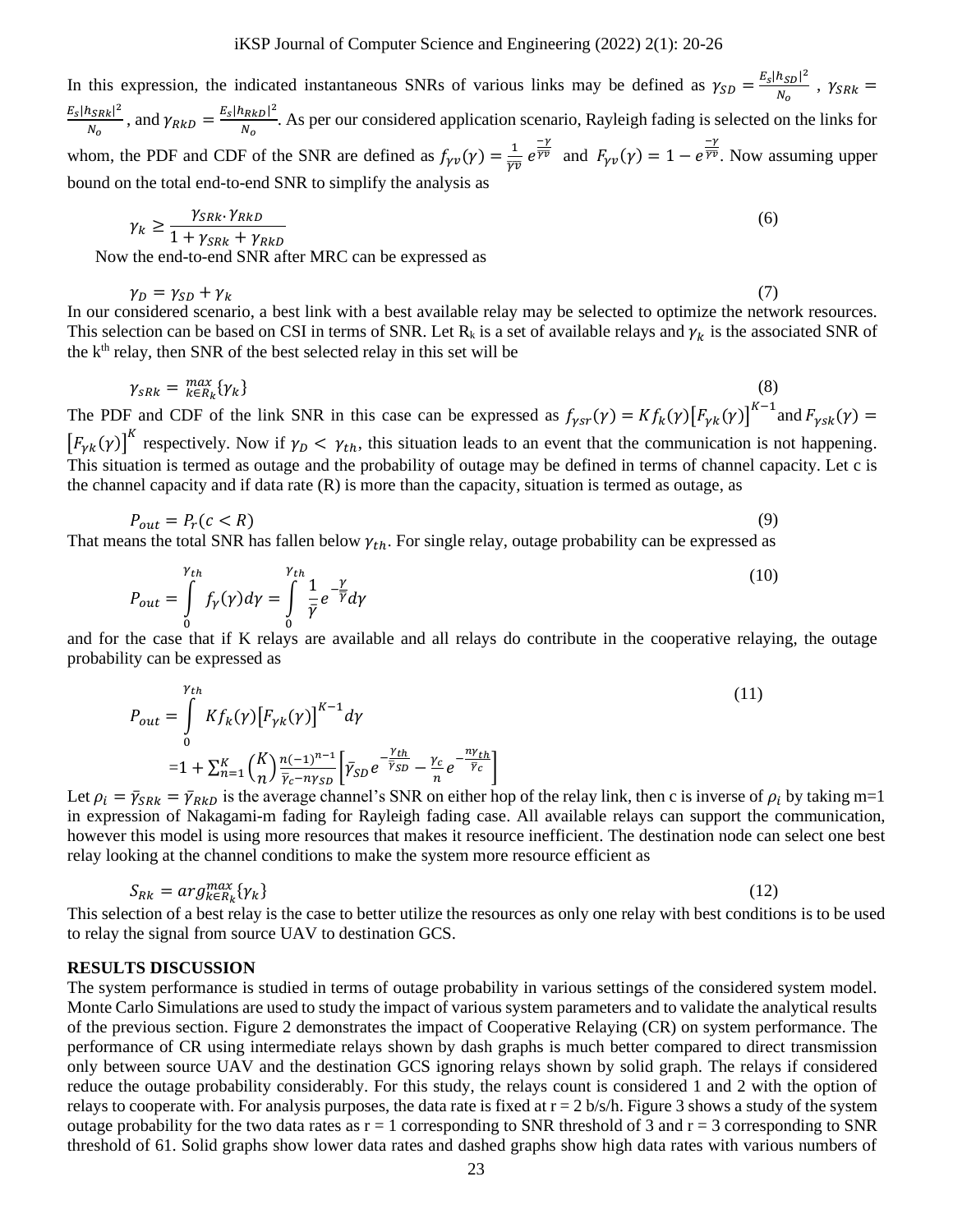intermediate relays as K=1,2, and 3. Results demonstrate that system performance drops at high data rates that confirm the theoretical concepts. On increasing the number of intermediate relays and assuming all relays contribute to the CR, it is observed the outage probability drops and system performance improves. This is due to the fact that there is more chance of successful transmissions.



Figure 2: Outage comparison of the direct communication with CR System

Figure 4 compares the same setting but considering that a best relay is selected out of available ones and only the selected relay contributes to CR. The data rate is varied to have the study.



Figure 3: Outage comparison of the CR System with all relays contributing



Figure 4: Outage comparison of the CR System with best relay contributing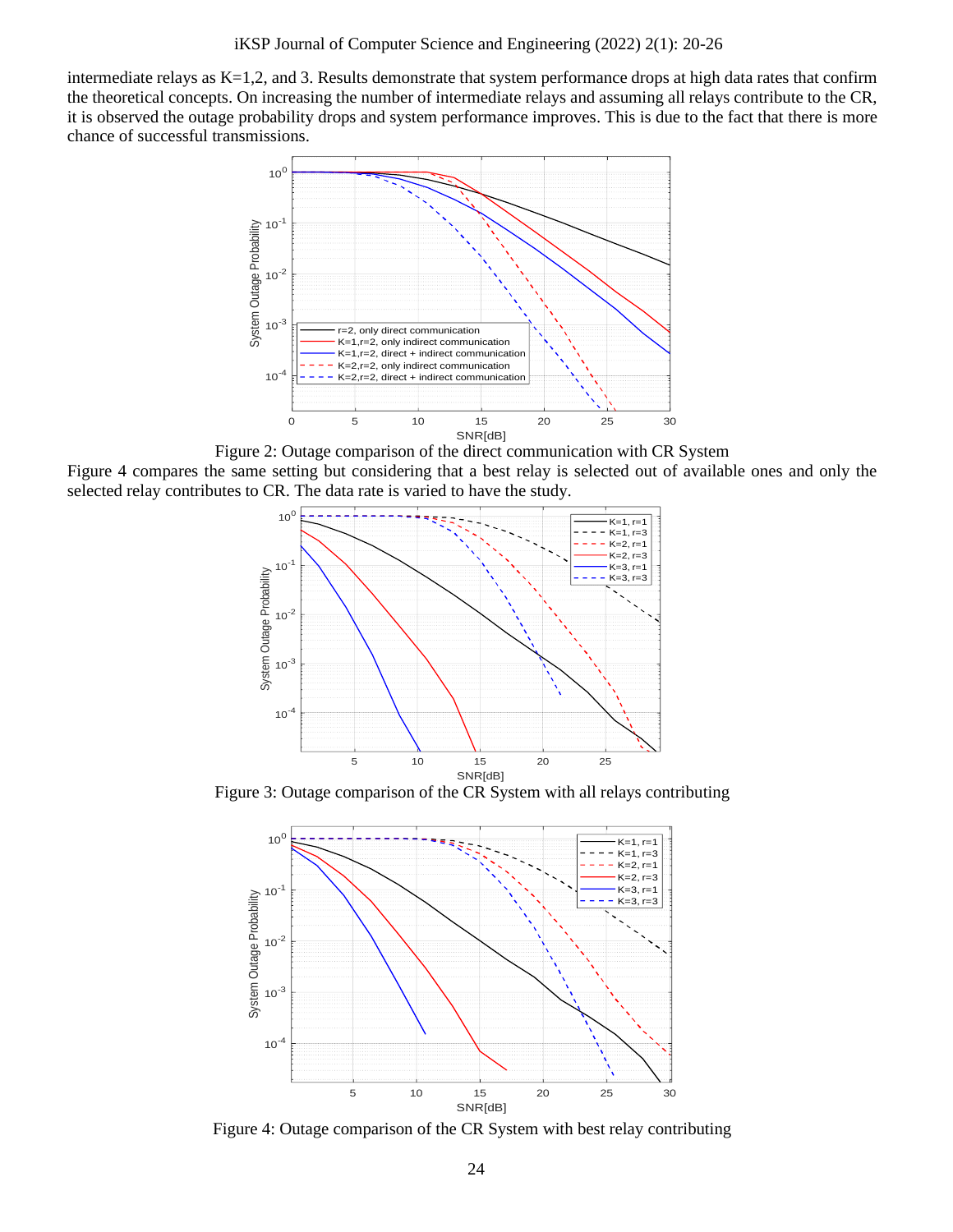

Figure 5: Outage comparison of the CR System with best selected relay and as all relays are contributing

Figure 5 demonstrates a comparison of system performance in conditions that all available relays contribute to CR and when only selected relay contributes providing exact difference. The results are in conformance with previous results that if all relays contribute the outage probability falls improving the system performance. For this study, available relays are considered two, and the data rate is fixed at two. Figure 6 demonstrates the impact of symmetric and asymmetric channels on indirect dual-hop communication. For this study direct link is assumed absent due to heavy shadowing and fading considering the source and destination are far apart. Number of intermediated relays and data rate for this study is considered 2. Results show that a slight improvement is observed in asymmetric cases. This is due to the fact that, asymmetric channels provide relays an option to select suitable packets from the buffer and to take few decisions regarding transmitting to improve the system performance.



Figure 6: Outage comparison of the dual-hop System with symmetric and asymmetric channels

#### **CONCLUSIONS**

In this paper, the performance of the cooperative multi-relay dual-hop UAV-assisted FANET working in AF mode in a downlink scenario is studied over the Rayleigh fading channel affected by AWGN. UAVs have limited powers and limited flight duration that makes the FANET intermittent. General analytical expressions for the end-to-end SNR and the outage probability are derived as a measure of system reliability considering the system taking the opportunity of neighbourhood relays. Opportunistic network formation using available UAVs with sufficient energy can ensure continuous operation of the network. The numerical results are validated using Monte Carlo Simulations that demonstrate that channels working at lower data rates and using cooperative relaying through intermediate relays perform better. Selecting a relay with the best channel conditions improves the system performance and saves the resources. In our study best relay selection is done using the CSI in a non-buffer aided communication scenarios. The